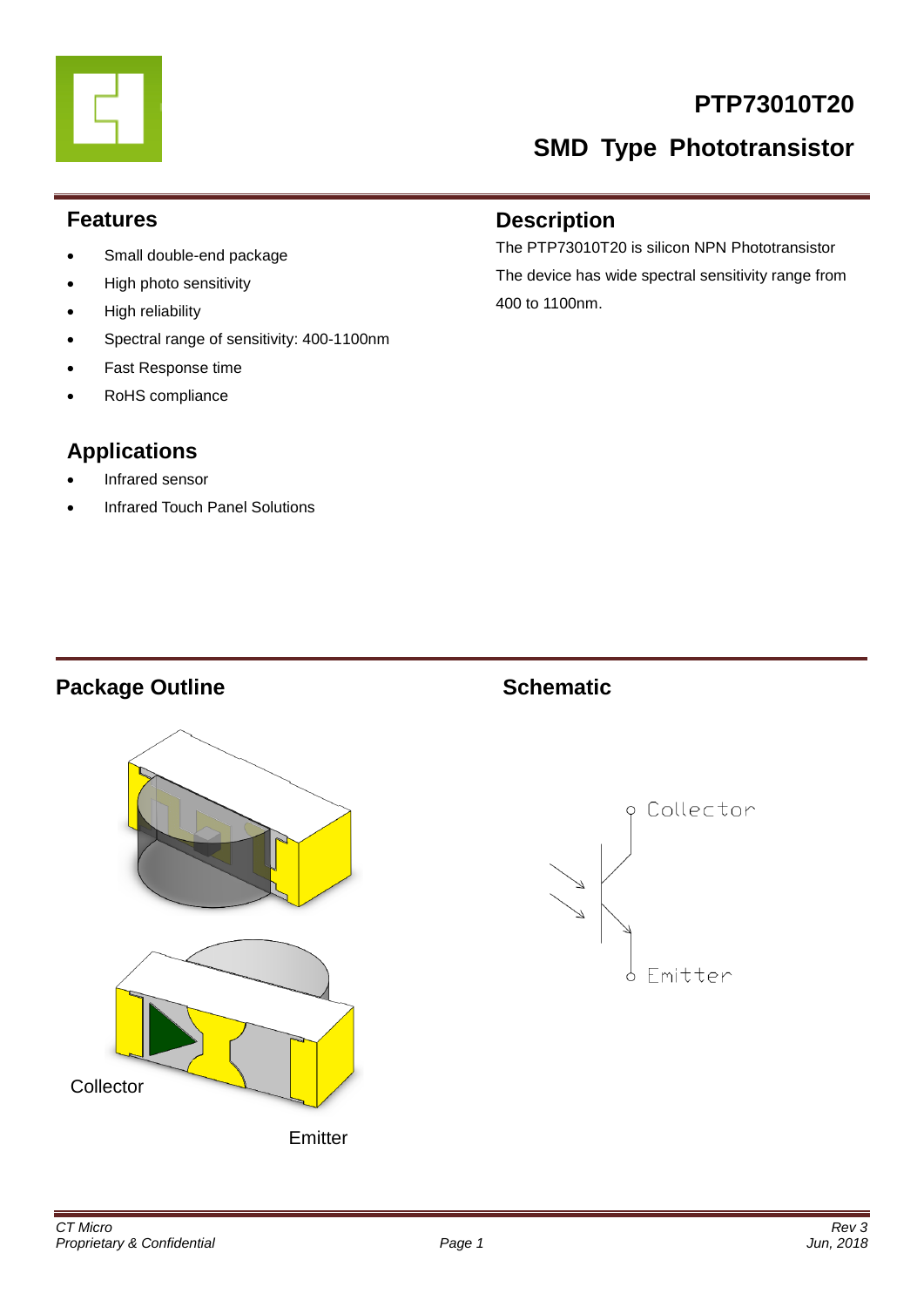

# **Absolute Maximum Rating at 25<sup>0</sup>C**

| <b>Symbol</b>                | <b>Parameters</b>                | <b>Ratings</b> | <b>Units</b> | <b>Notes</b> |
|------------------------------|----------------------------------|----------------|--------------|--------------|
| $\mathsf{I}^{\mathsf{C}}$    | <b>Collector Current</b>         | 20             | mA           |              |
| <b>B</b> <sub>vceo</sub>     | Collector-Emitter Voltage        | 35             | V            |              |
| <b>B</b> <sub>vECO</sub>     | <b>Emitter-Collector Voltage</b> | 5              | V            | 2            |
| ${\mathsf T}_{\mathsf{opr}}$ | <b>Operating Temperature</b>     | $-40 - +85$    | $\rm ^{0}C$  |              |
| ${\mathsf T}_{\text{stg}}$   | Storage Temperature              | $-40 - +100$   | $\rm ^{0}C$  |              |
| $T_{sol}$                    | <b>Soldering Temperature</b>     | 260            | $\rm ^{0}C$  | 3            |
| $P_{to}$                     | <b>Total Power Dissipation</b>   | 150            | mW           |              |

### **Optical Characteristics**

| <b>Symbol</b>          | <b>Parameters</b>       | <b>Test Conditions</b> | Min                      | Typ   | Max  | <b>Units</b> | <b>Notes</b> |
|------------------------|-------------------------|------------------------|--------------------------|-------|------|--------------|--------------|
| λ                      | Spectral Bandwidth      |                        | 400                      |       | 1100 | nm           |              |
| $\lambda_{\mathsf{P}}$ | <b>Peak Sensitivity</b> |                        | ۰                        | 820   |      | nm           |              |
| $\theta$ 1/2           | View Angle at X axis    | $V$ cF=5 $V$           | ٠                        | ±52.5 | ۰    |              |              |
|                        | View Angle at Y axis    |                        | $\overline{\phantom{0}}$ | ±57.5 | ۰    | deg          | 4            |

### **Electrical Characteristics**

| <b>Symbol</b>             | <b>Parameters</b>              | <b>Test Conditions</b>                     | Min  | Typ            | <b>Max</b> | <b>Units</b> | <b>Notes</b> |
|---------------------------|--------------------------------|--------------------------------------------|------|----------------|------------|--------------|--------------|
|                           | Dark Current                   | $Ee=0mW/cm^2$                              |      | ٠              | 100        | nA           |              |
| <b>I</b> CEO              |                                | $VCE=20V$                                  | ۰    |                |            |              |              |
| VCE(sat)                  | Collector-Emitter              | $Ee=1mW/cm^2$                              | ۰    | $\blacksquare$ | 0.4        | V            |              |
|                           | <b>Saturation Voltage</b>      | $lc=0.9mA$                                 |      |                |            |              |              |
| $\mathsf{I}_{\mathsf{C}}$ | <b>Collector Light Current</b> | $Ee=1mW/cm^2$                              | 0.90 | 1.60           | ۰          | mA           |              |
|                           |                                | λ <sub>P</sub> =940nm, V <sub>CE</sub> =5V |      |                |            |              |              |
| $C_T$                     | <b>Terminal Capacitance</b>    | $Ee=0mW/cm^2$                              | ۰    | 3.80           | ۰          |              |              |
|                           |                                | $f=1$ MHz, $VCE=5V$                        |      |                |            | рF           |              |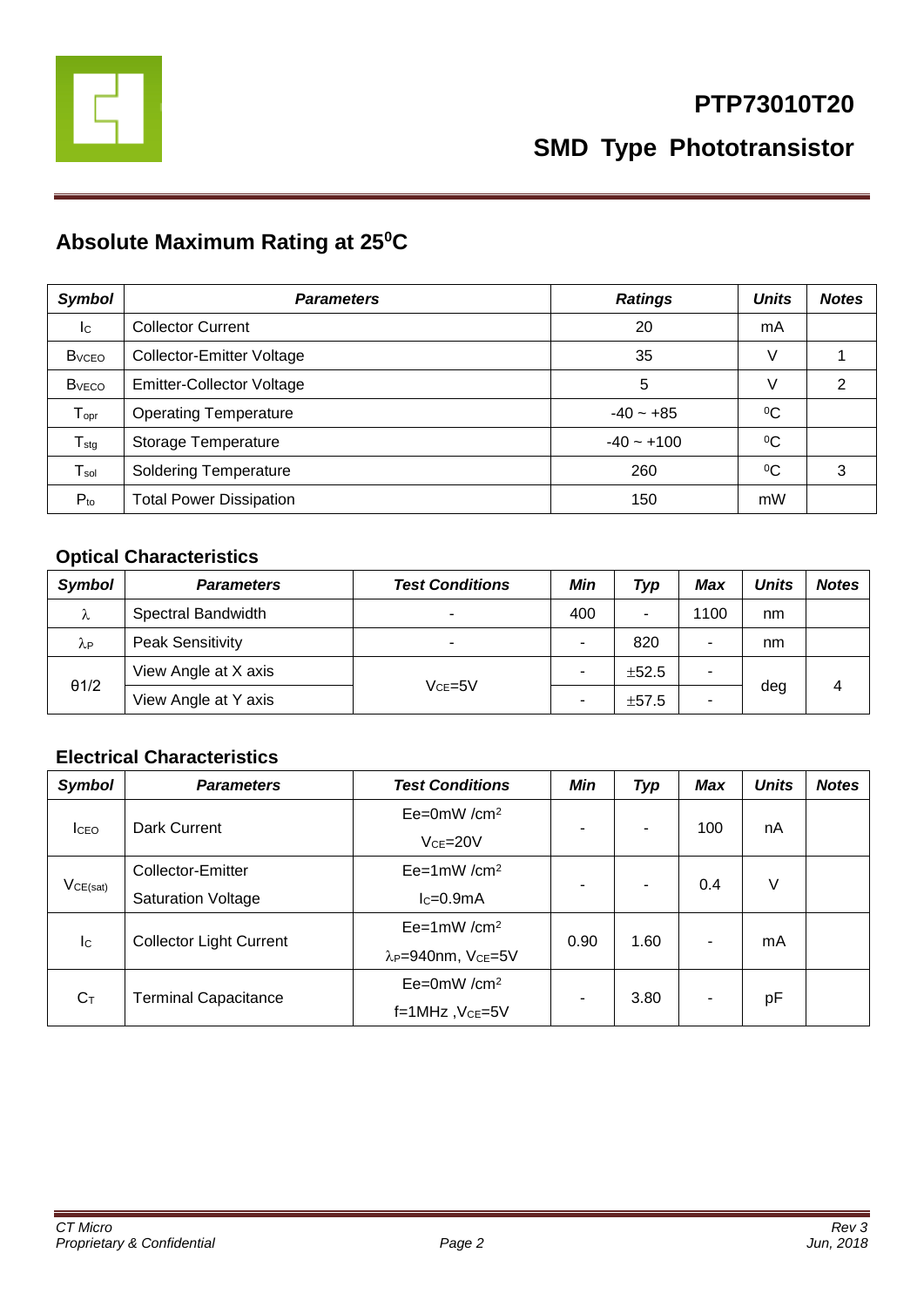

# **PTP73010T20**

**SMD Type Phototransistor**

### **Switching Characteristics**

| <b>Symbol</b>    | <b>Parameters</b>   | <b>Test Conditions</b>                                     | Min                      | Typ | Max | <b>Units</b> | <b>Notes</b> |
|------------------|---------------------|------------------------------------------------------------|--------------------------|-----|-----|--------------|--------------|
| tr               | Rise Time           | $V_{ce}$ = 5V, R <sub>L</sub> = 100 $\Omega$<br>$lc=1.0mA$ | $\overline{\phantom{0}}$ | 6   | ۰   |              |              |
|                  | <b>Fall Time</b>    |                                                            | $\overline{\phantom{0}}$ |     | ۰   |              |              |
| $t_{on}$         | Turn on Delay Time  |                                                            |                          | 11  |     | μs           | 5            |
| t <sub>off</sub> | Turn off Delay Time |                                                            |                          | 7.9 | ۰   |              |              |

### **Notes:**

- 1 : Test conditions : Ic=100μA, Ee=0mW/cm<sup>2</sup>.
- 2 : Test conditions : I<sub>E</sub>=100μA, Ee=0mW/cm<sup>2</sup>.
- 3 : Soldering time≦5 seconds.
- 4 : Test condition :



5 : Test circuit :

### Detector

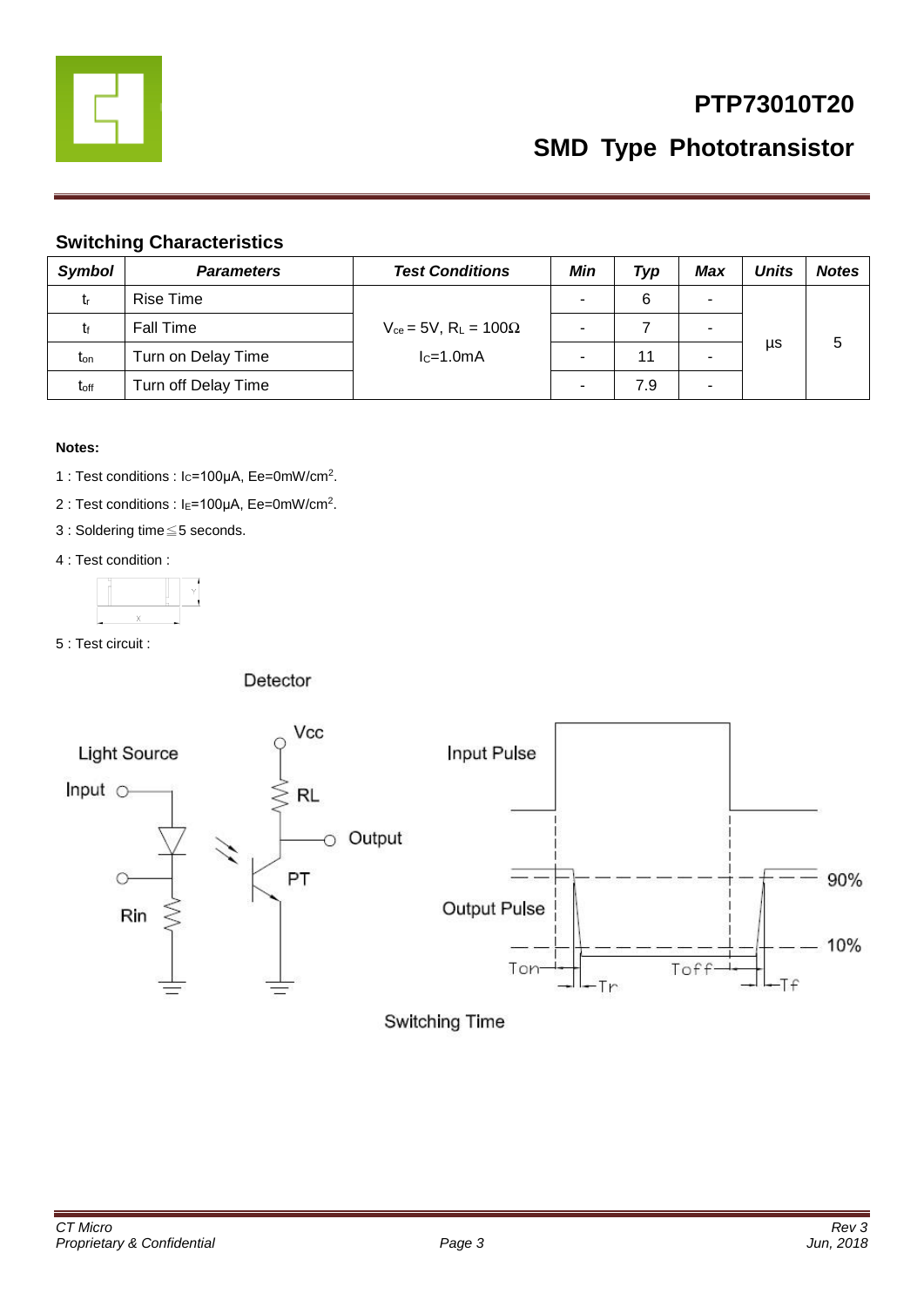

# **Typical Characteristic Curves**



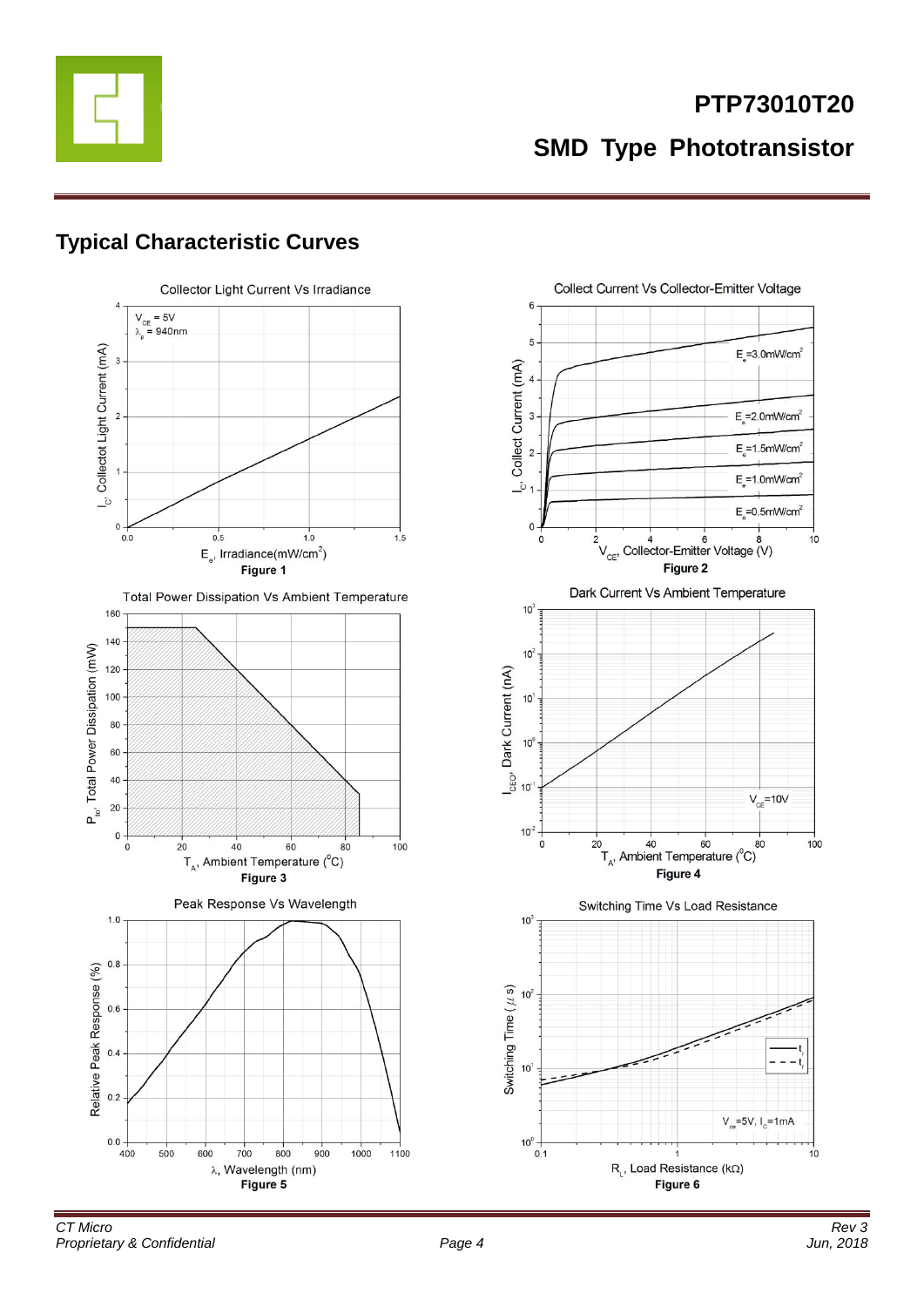

# **Typical Characteristic Curves**

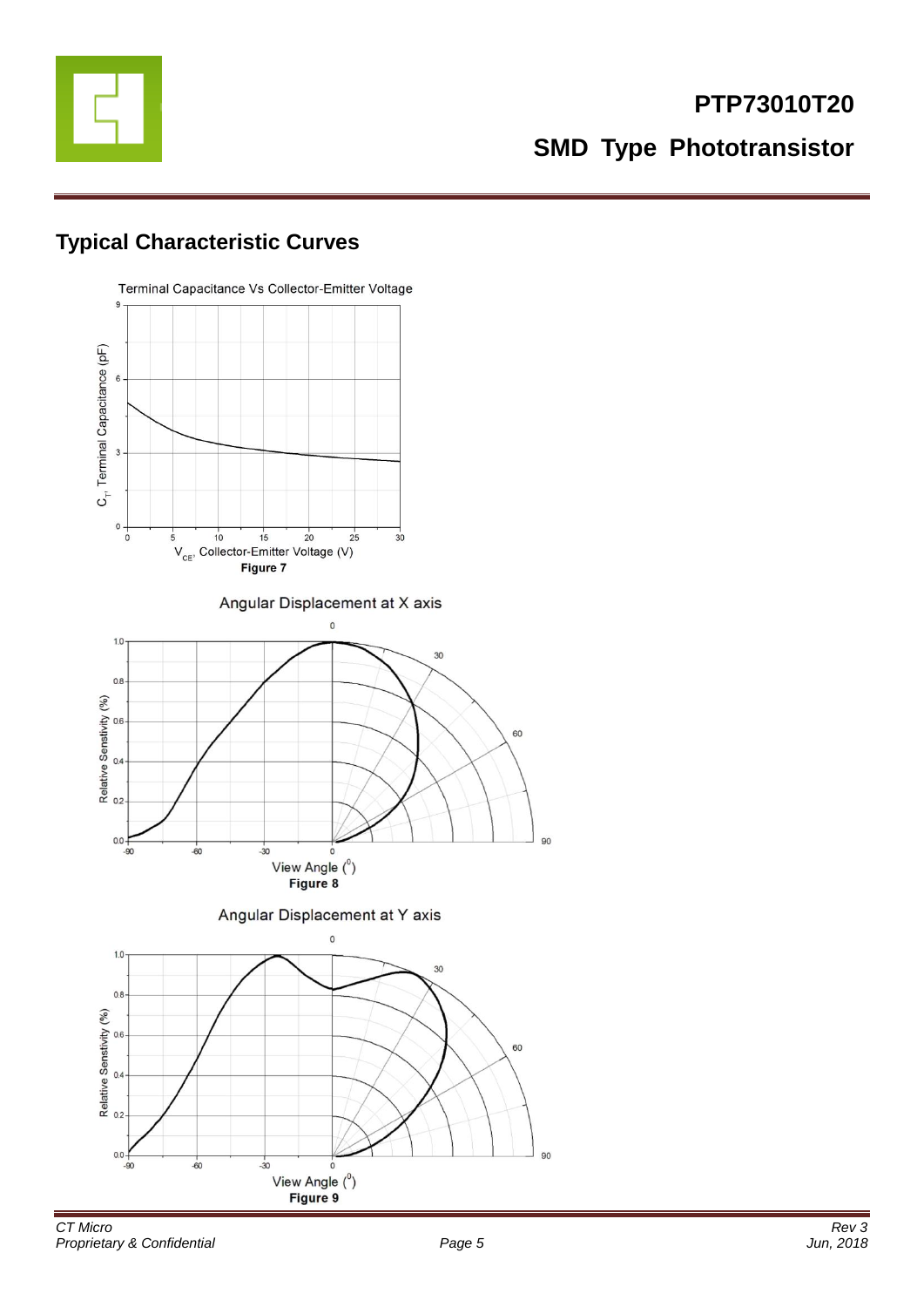





### **Recommended Soldering Mask** *All dimensions are in mm, unless otherwise stated*



# **Ordering Information**

| <b>Part Number</b> | <b>Description</b> | <b>Quantity</b> |
|--------------------|--------------------|-----------------|
| PTP73010T20        | Tape & Reel        | 3000 pcs        |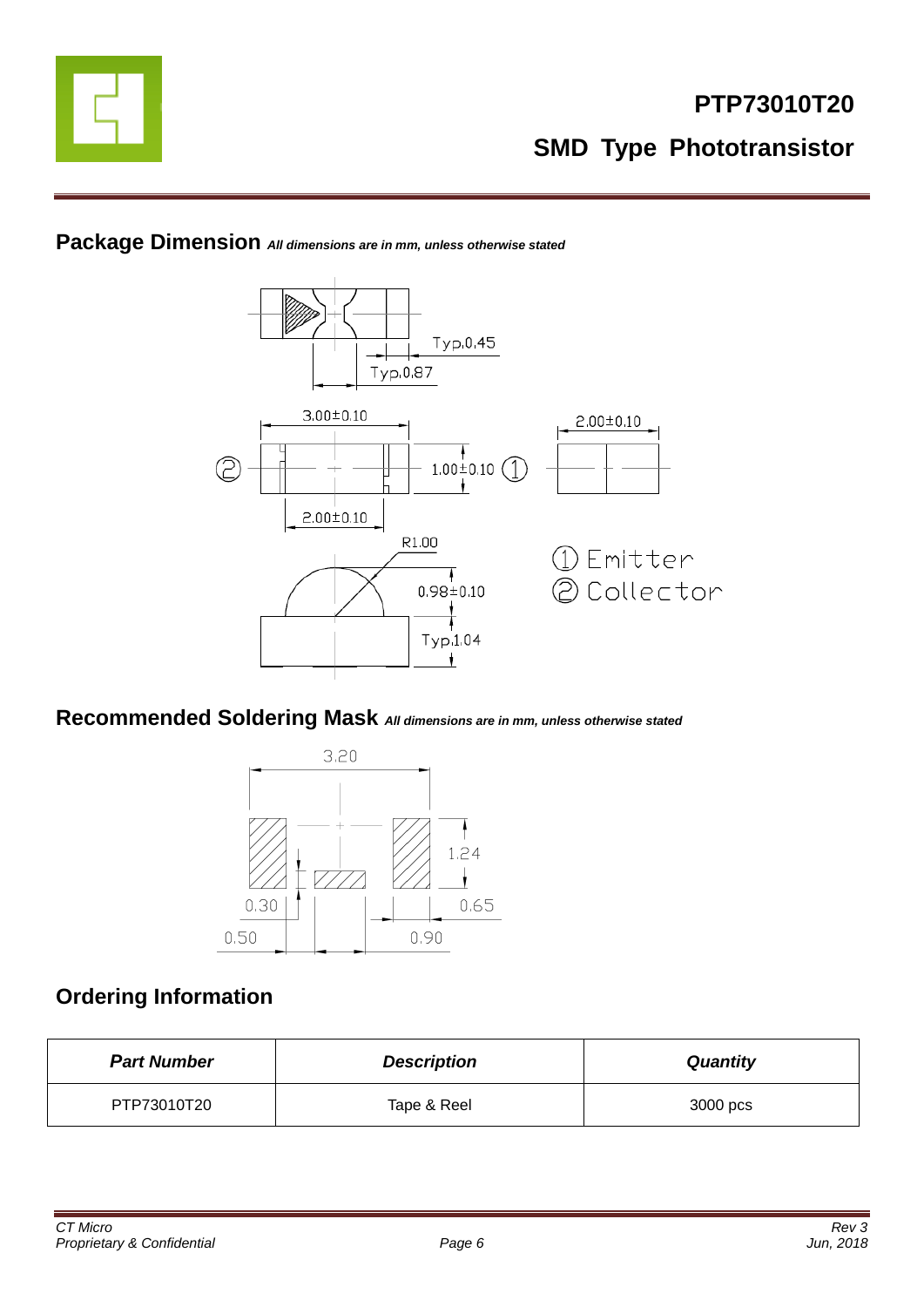



**Reel Dimension** *All dimensions are in mm, unless otherwise stated*

**Tape Dimension** *All dimensions are in mm, unless otherwise stated*

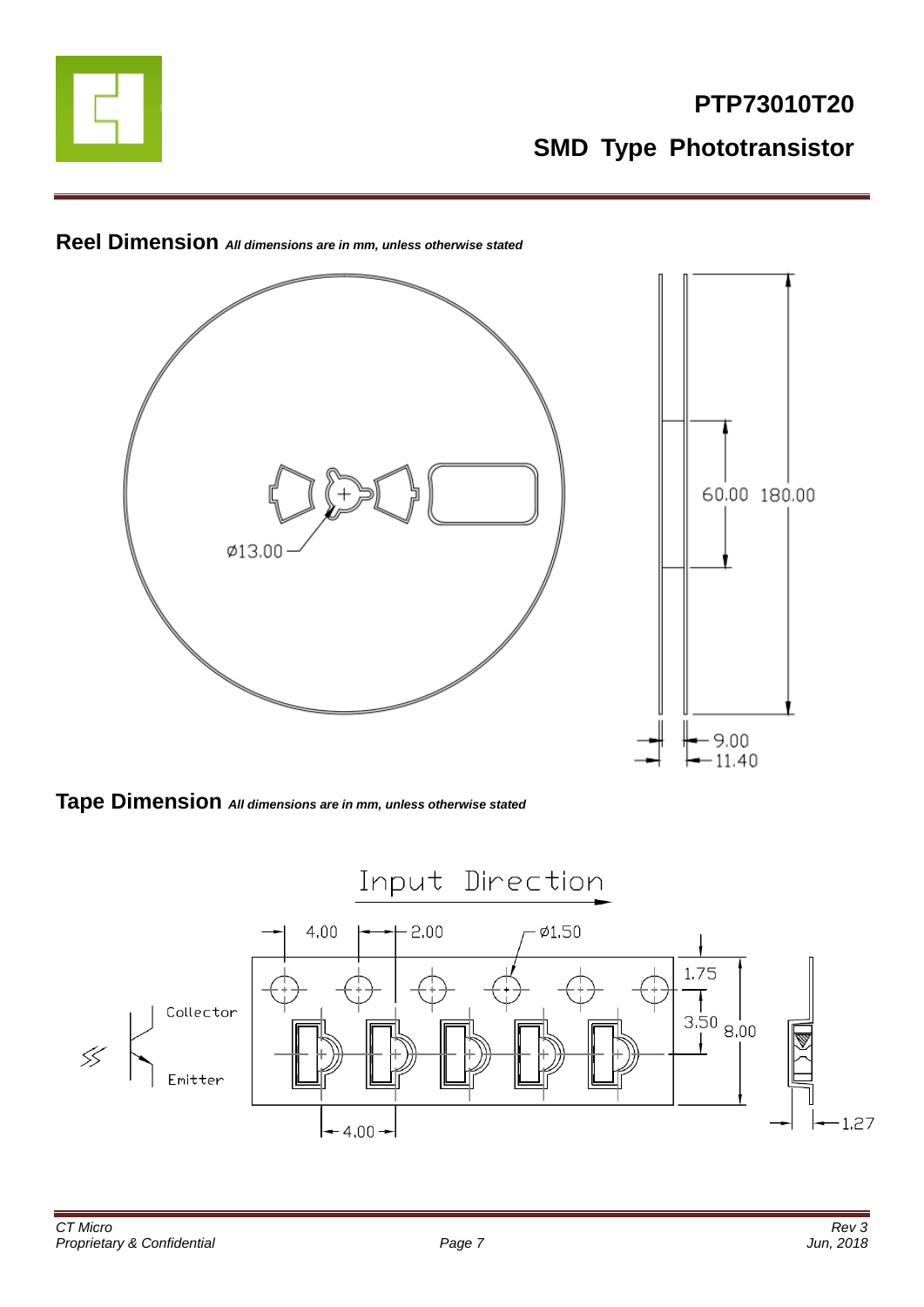

# **Label Form Specification**



Part no: CTM Production Number Serial no: Production Number Lot no: Lot number Q'ty: Packing Quantity Date Code: Manufacture Date Bin Code: Ic Ranks MADE IN CHINA: Production Place

# **Storage Condition**

- 1. Do not open moisture proof bag before the products are ready to use.
- 2. The moisture barrier bag should be stored at 30°C and 90%R.H. max. before opening. Shelf life of non-opened bag is 12 months after the bag sealing date.
- 3. After opening the moisture barrier bag floor life is 168h at 30°C/60%RH. max. Unused LEDs should be resealed into moisture barrier bag. (Refer to J-STD-020 Standard)
- 4. If the moisture absorbent material has faded away or the LEDs have exceeded the storage time, baking treatment should be performed using the J-STD-033 Standard conditions.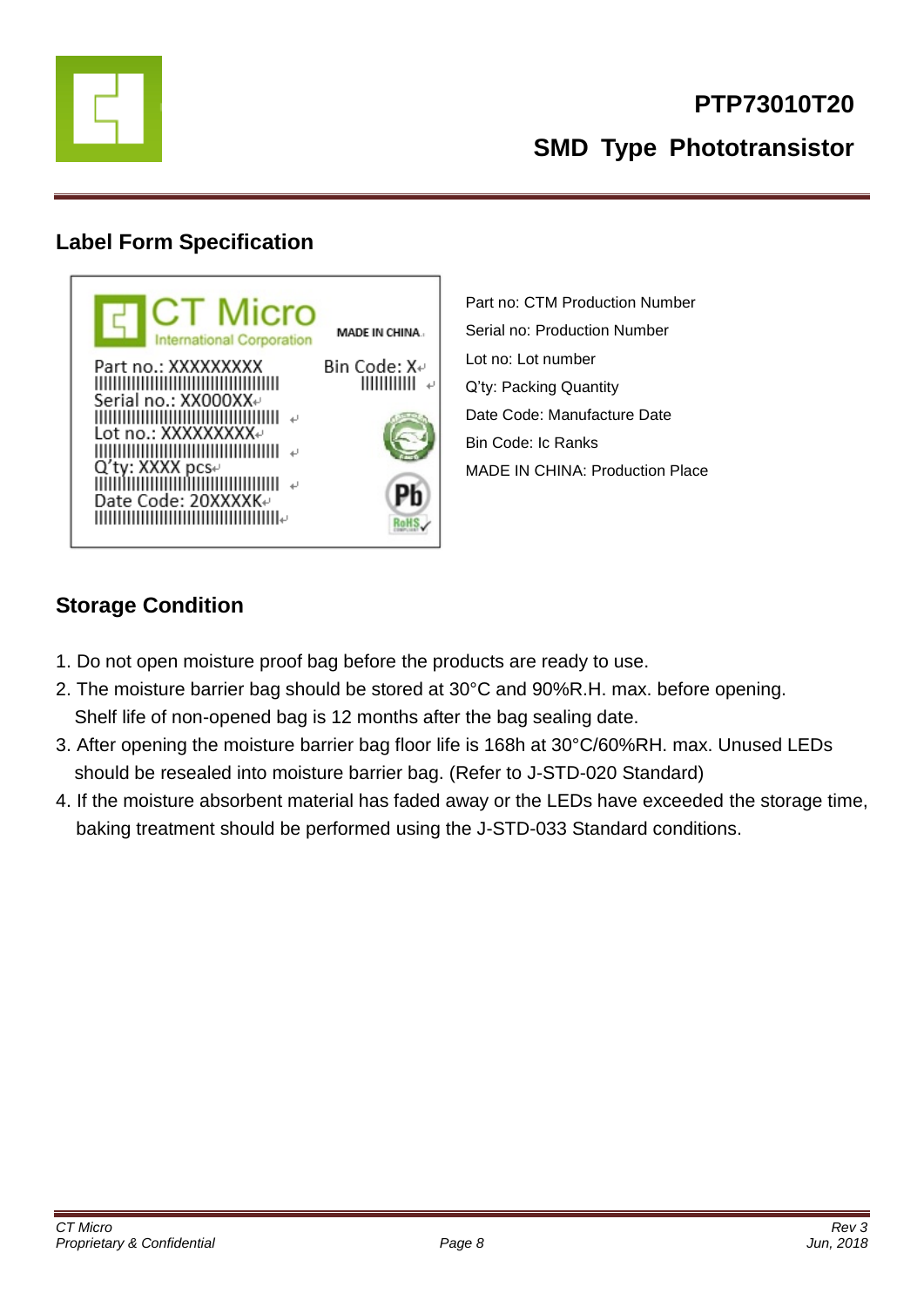

### **Reflow Profile**



| <b>Profile Feature</b>                           | <b>Pb-Free Assembly Profile</b>                   |  |  |
|--------------------------------------------------|---------------------------------------------------|--|--|
| Temperature Min. (Tsmin)                         | $150^{\circ}$ C                                   |  |  |
| Temperature Max. (Tsmax)                         | $200^{\circ}$ C                                   |  |  |
| Time (ts) from (Tsmin to Tsmax)                  | 60-120 seconds                                    |  |  |
| Ramp-up Rate (t <sub>L</sub> to t <sub>P</sub> ) | 3°C/second max.                                   |  |  |
| Liquidous Temperature $(T_L)$                    | $217^{\circ}$ C                                   |  |  |
| Time $(t_L)$ Maintained Above $(T_L)$            | $60 - 150$ seconds                                |  |  |
| Peak Body Package Temperature                    | $260^{\circ}$ C +0 $^{\circ}$ C / -5 $^{\circ}$ C |  |  |
| Time (t <sub>P</sub> ) within 5°C of 260°C       | 30 seconds                                        |  |  |
| Ramp-down Rate $(T_P$ to $T_L$ )                 | 6°C/second max                                    |  |  |
| Time 25°C to Peak Temperature                    | 8 minutes max.                                    |  |  |